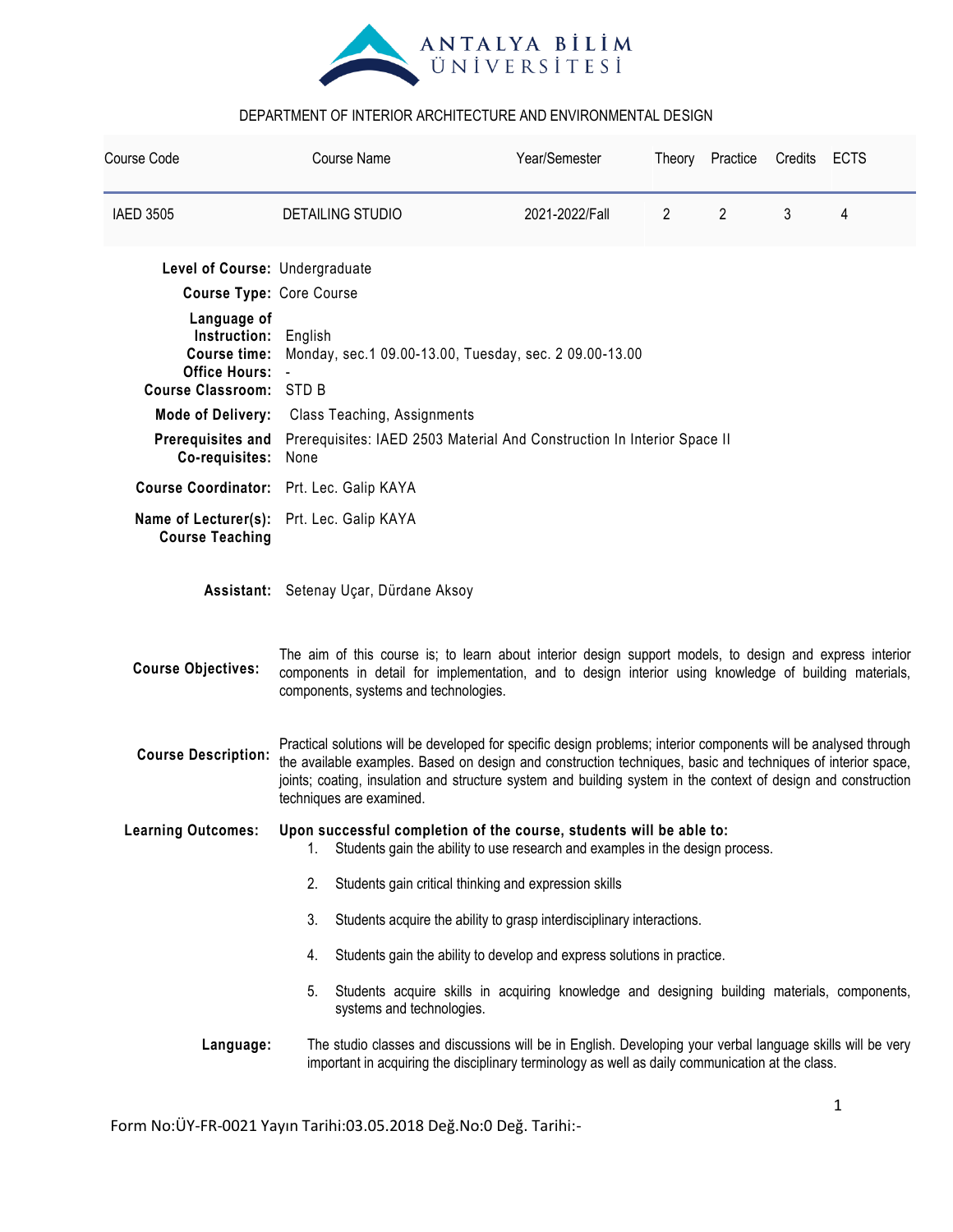

**Text Books:** -

**Recommended Text Books: For the terminology:** 1. Godsey, L. (2012). Interior Design Materials, Fairchild Books, US. 2. Broto, C. (2012). Wood Interiors, Links International, Barcelona 3. Crafti, S. (2007). Details for Living, Images Publishing Group, Mulgrave. 4. McLeod, V. (2007). Detail in Contemporary Residential Architecture, Laurence King Publishing, London. 5. Boschetti, J. (2006). Details in Design, Images Pub. Group, Mulgrave -

**Reading Text books:**

-

**Planned Learning Learning/Teaching Method:** This is a studio course and students learn about design process by getting Activities and Teaching directly involved in the process. The studio practice is supported by lectures and group/one-o-one critique **Method:** sessions. The main teaching medium in studio is individual critiques.

> **Class Participation:** Regular attendance of all enrolled classes is expected. Do not be late to the class. At the end of the Semester, your attendance will be reported on UBS system. Attendance is compulsory and in case of absenteeism of more than **20% for the practice and %30 for the theory**, the system will automatically grade you "FF". If you miss a class, it is your responsibility to "make up" all work, including items discussed in class. Class contribution will be measured in terms of quality not quantity.

> **Academic integrity & plagiarism:** Academic integrity is the pursuit of scholarly activity based on the values of: honesty, trust, fairness, respect and responsibility. Practicing academic integrity means never plagiarizing or cheating, never misrepresenting yourself, never falsifying information, never deceiving or compromising the work of others. Basically this means, either intentionally or unintentionally, using the words or ideas and drawings and models of someone else.

> **Course Text books:** Students are required to study recommended reading text books and also do researches on the variety of architectural presentation techniques.

**Key Works**: In this studio course lectures and assignments mainly focuses on following course content.

#### **Specific Rules:**

- **1. Be punctual. Punctuality is a sign of respect toward yourself and the others.**
- 2. Show respect for all the people and property around you.
- 3. Be responsible for your actions and meet all expectations.
- 4. Follow directions the first time they are given.
- 5. Students should use the Internet at school for academic purposes only.
- 6. It is forbidden to record classes with any type of device.
- **7. Bringing necessary materials and equipment (architectural bag and T square and sketch papers etc.) to work in the classroom is obligatory.**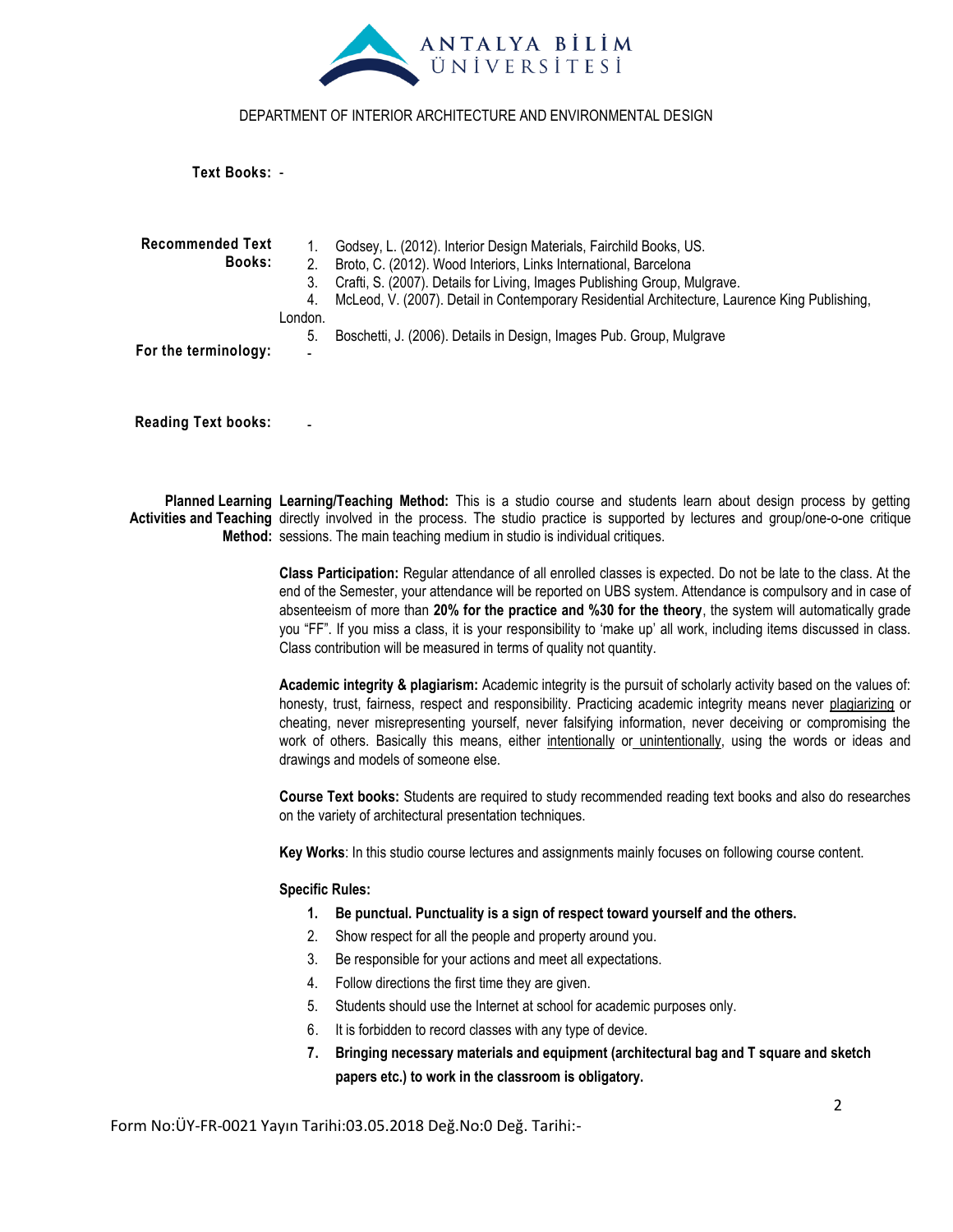

**Communication**: Students are encouraged to visit the professor during their Office Hours. If you cannot make it to announced office hours, please make individual arrangements via e-mail. However, do not expect the professor and the research assistant to respond at length via e -mail to questions of content, definition of terms, grading questions etc. If you have a question that requires a substantive response please set up an appointment to speak with one of us.

| <b>Date</b>          | <b>Week</b>      | <b>Chapter Topic</b>              | <b>Take-home exercise</b> |  |  |
|----------------------|------------------|-----------------------------------|---------------------------|--|--|
| 13.09.21<br>14.09.21 | 1                | <b>Explanation of the Course</b>  | Homework                  |  |  |
| 20.09.21<br>21.09.21 | $\boldsymbol{2}$ | <b>Ground Implementations</b>     | Homework                  |  |  |
| 27.09.21<br>28.09.21 | $\mathbf 3$      | <b>Wall Implementation</b>        | Homework                  |  |  |
| 04.10.21<br>05.10.21 | 4                | <b>Wall Implementation</b>        | Homework                  |  |  |
| 11.10.21<br>12.10.21 | 5                | Quiz                              |                           |  |  |
| 18.10.21<br>19.10.21 | $\bf 6$          | <b>Ceiling Implementations</b>    | Homework                  |  |  |
| 25.10.21<br>26.10.21 | 7                | Kitchen & Bathroom Implementation | Homework                  |  |  |
|                      | $\pmb{8}$        | <b>MIDTERM EXAM</b>               |                           |  |  |
| 08.11.21<br>09.11.21 | 9                | Kitchen & Bathroom Implementation | Homework                  |  |  |
| 15.11.21<br>16.11.21 | 10               | <b>Furniture Detail</b>           | Homework                  |  |  |
| 22.11.21<br>23.11.21 | 11               | <b>Furniture Detail</b>           | Homework                  |  |  |
| 29.11.21<br>30.11.21 | 12               | Quiz                              |                           |  |  |
| 06.12.21<br>07.12.21 | 13               | <b>Stairs</b>                     | Homework                  |  |  |
| 13.12.21<br>14.12.21 | 14               | <b>Stairs</b>                     | Homework                  |  |  |
|                      |                  | <b>FINAL EXAM</b>                 |                           |  |  |

\* PLEASE NOTE: Details of the syllabus and course schedule are subject to minor changes that will be announced in class.

**Grading**: Midterm and final exam responses will be evaluated for accuracy, thoughtfulness and

**Course Contents\*: (Weekly Lecture Plan)**